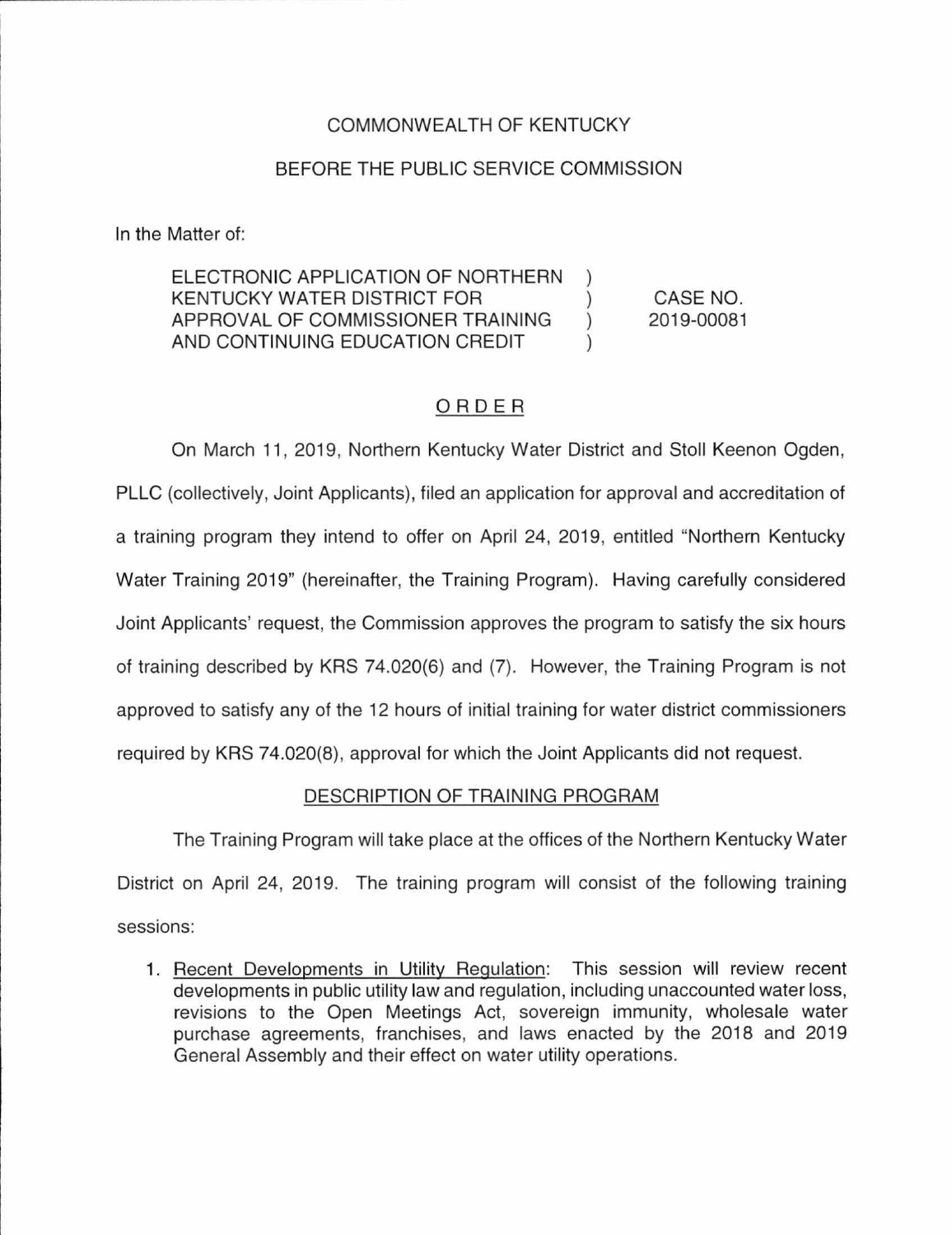- 2. Hot Topics in Employment Law: 2019 Update: This session reviews general employment law principles and addresses recent developments in federal, state, and local employment laws. It will also discuss water district commissioners' role in providing a hostile free work environment.
- 3. PSC Consumer Services, One-on-One Discussion: This session is a question and answer session with Rosemary Tutt, Manager of the Public Service Commission's Consumer Services Branch.
- 4. Aging Infrastructure Your Role in Solving This Problem: This session will discuss the need for water utilities to develop a comprehensive Asset Management Program in light of Kentucky's Aging Water Infrastructure and will discuss best practices for asset management, capital planning, managerial and technical challenges in the water industry, water loss, and water rates.
- 5. Regulatory Issues in the Construction and Financing of Water and Wastewater Facilities: This session reviews the requirements that water and wastewater utilities must meet when constructing new facilities and issuing the debt necessary to finance such construction.
- 6. So You Got Caught? Show Cause Enforcement Proceedings at the Public Service Commission: This session will discuss the procedures for Public Service Commission enforcement actions and strategies for responding to enforcement actions.
- 7. Legal Issues in the Operation & Management of Water Systems: This session is a panel discussion with a number of attorneys that represent utilities in matters related to the operation and management of water systems and is expected to address KRS Chapter 74, the Claims against Local Government Act, the bidding requirements provision of KRS Chapter 424, eminent domain, local model procurement law, and the whistleblowers act.

Each session will be one hour in length, and water district commissioners will be able to

earn a total of six hours of training.

The presenters for the sessions included attorneys who regularly practice in areas

related to the topics on which they are presenting, and Greg Heitzman, President of

BlueWater Kentucky and the former CEO of both the Louisville Metropolitan Water District

and the Louisville Water Company. Joint Applicants provided written materials related to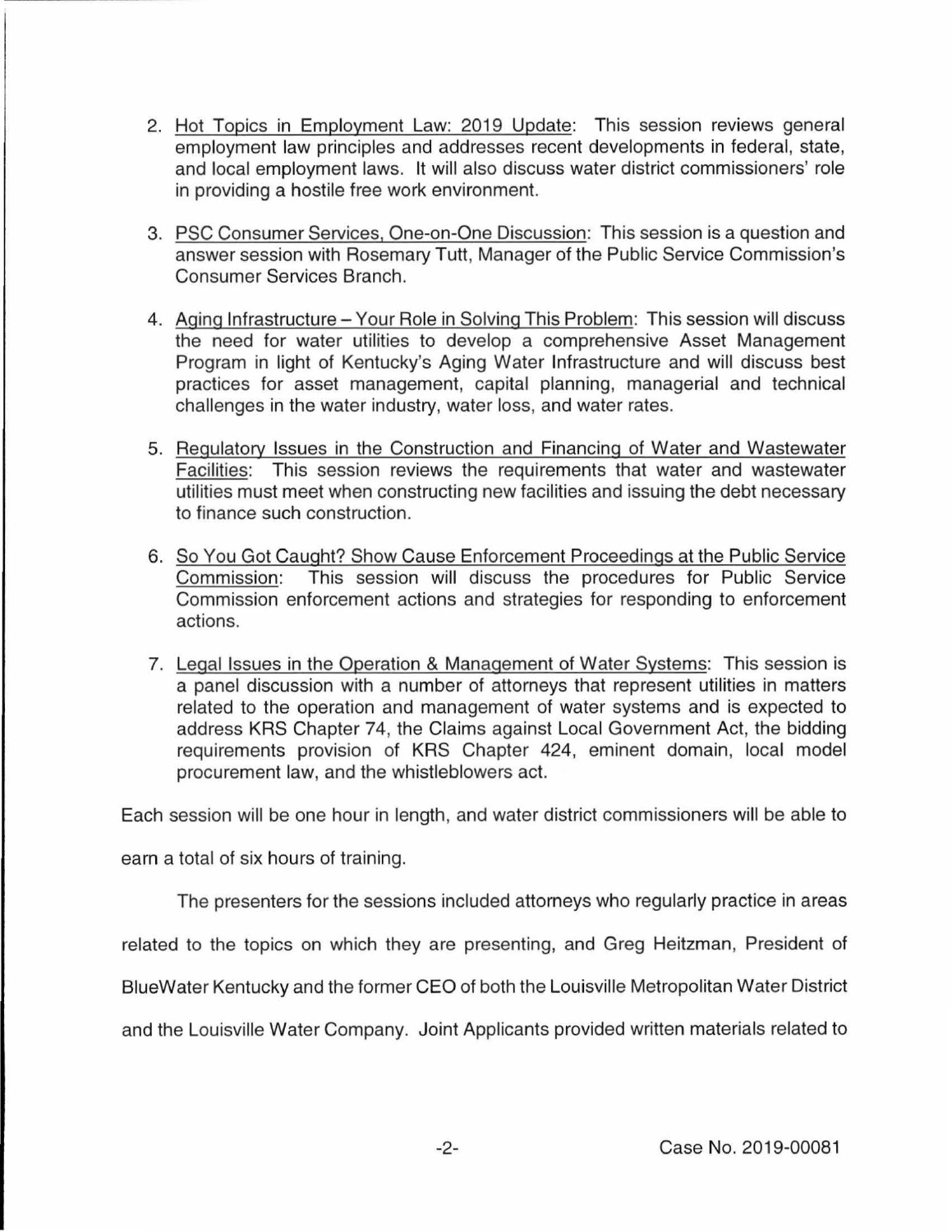each presentation that they indicated would be distributed to water district commissioners who attend the presentations.

#### **DISCUSSION**

KRS 74.010 *et. seq.* authorizes the creation of water districts for the purpose of operating drinking water facilities and wastewater treatment and collection facilities. Water districts organized under KRS 74.010, *et. seq.* must be administered by a board of commissioners, which shall control and manage the affairs of the district.<sup>1</sup> KRS 74.020(8) requires each newly appointed water district commissioner to complete 12 instructional hours of training regarding the laws governing the management and operation of water districts, and other subjects as determined appropriate by the Commission within 12 months of the commissioners' initial appointment.<sup>2</sup> KRS 74.020(6) and (7) encourage water district commissioners to complete six instructional hours of "water district management training approved by the Public Service Commission" in each additional calendar year by allowing the commissioners to receive a raise if they complete that training each year.

Joint Applicants indicated that they are seeking to have the Training Program approved to satisfy the six hours of annual training necessary for water district commissioners to satisfy KRS 74.020(6) and (7) but are not seeking to have it approved to satisfy the initial training requirements of KRS 74.020(8). The Commission has discretion in approving "water district management training" offered by third parties to satisfy the six hours of subsequent training described in KRS 74.020(6) and (7) if it

<sup>&</sup>lt;sup>1</sup> See KRS 74.020(1).

<sup>&</sup>lt;sup>2</sup> KRS 74.020(8)(b) (discussing the training requirements for new water district commissioners).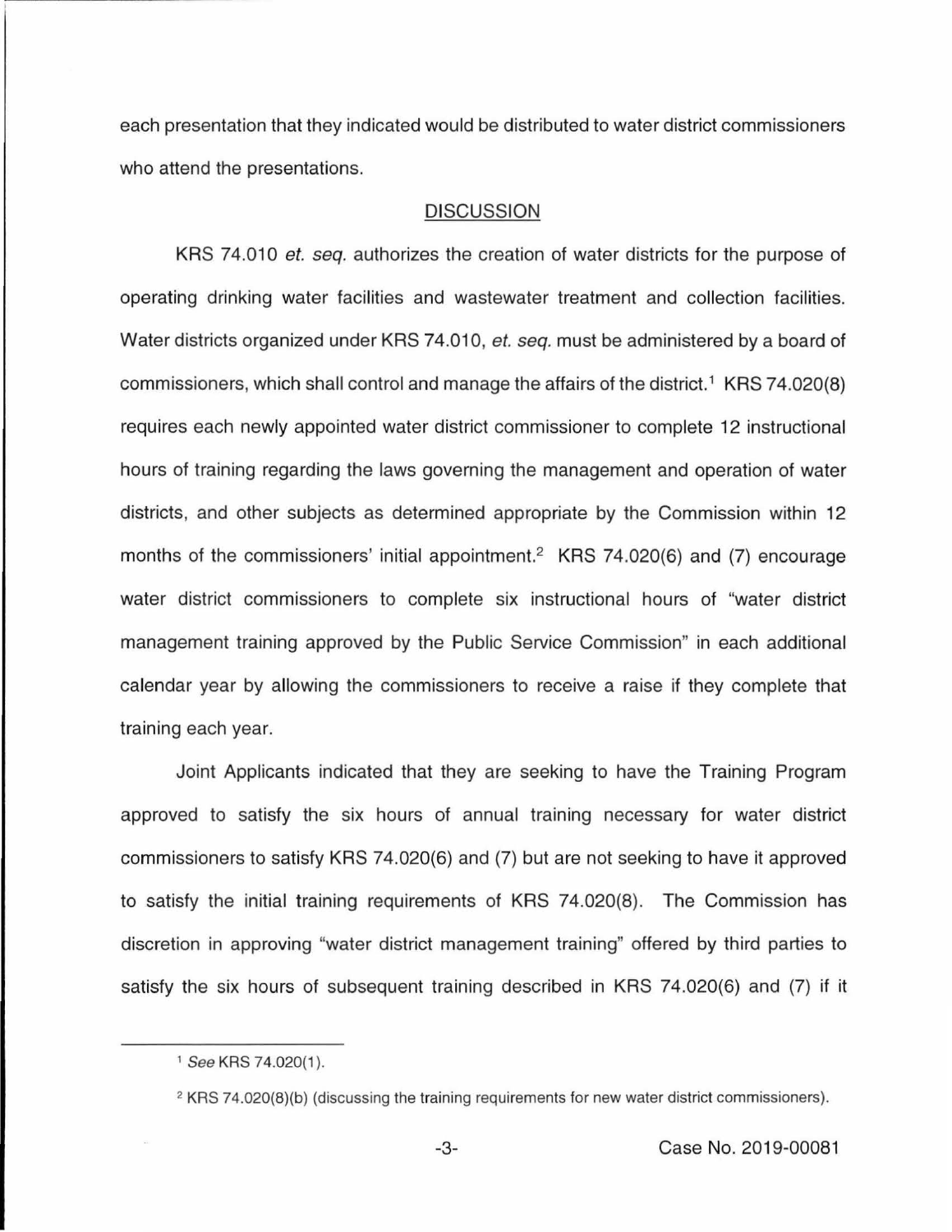determines that the programs are "high quality" and will "enhance a water district commissioner's understanding of his or her responsibilities and duties."3 However, third parties applying for approval of a proposed water district commissioner training program must file with their applications, including a detailed description of the program, a description of the qualifications of any presenters, and a copy of the written materials to be distributed at the program among other things, 30 days prior to the first date on which the program is to be offered. 4

Here, KRWA properly filed its request for approval, and the Training Program covers topics that will be relevant and useful to water district commissioners. Moreover, the presenters appear to be qualified to discuss the topics proposed and based on a review of the materials provided, the Training Program appears to be well developed and of high quality. Thus, the Commission finds that the Joint Applicants' Training Program will provide water district commissioners relevant and useful knowledge that will enhance the quality, management, operation or maintenance of the water systems they operate.

IT IS THEREFORE ORDERED that:

1. The Joint Applicants' Training Program scheduled to take place on April 24, 2019, is hereby conditionally approved and accredited for up to six hours of annual water district management training for water district commissioners seeking to satisfy the training requirements set forth in KRS 74.020(6) and (7).

<sup>&</sup>lt;sup>3</sup> See KRS 74.020(7)(c) (stating that the Commission "shall encourage and promote the offering of high quality water district management training programs that enhance a water district commissioner's understanding of his or her responsibilities and duties").

<sup>4</sup>Water Training Order at 4-5.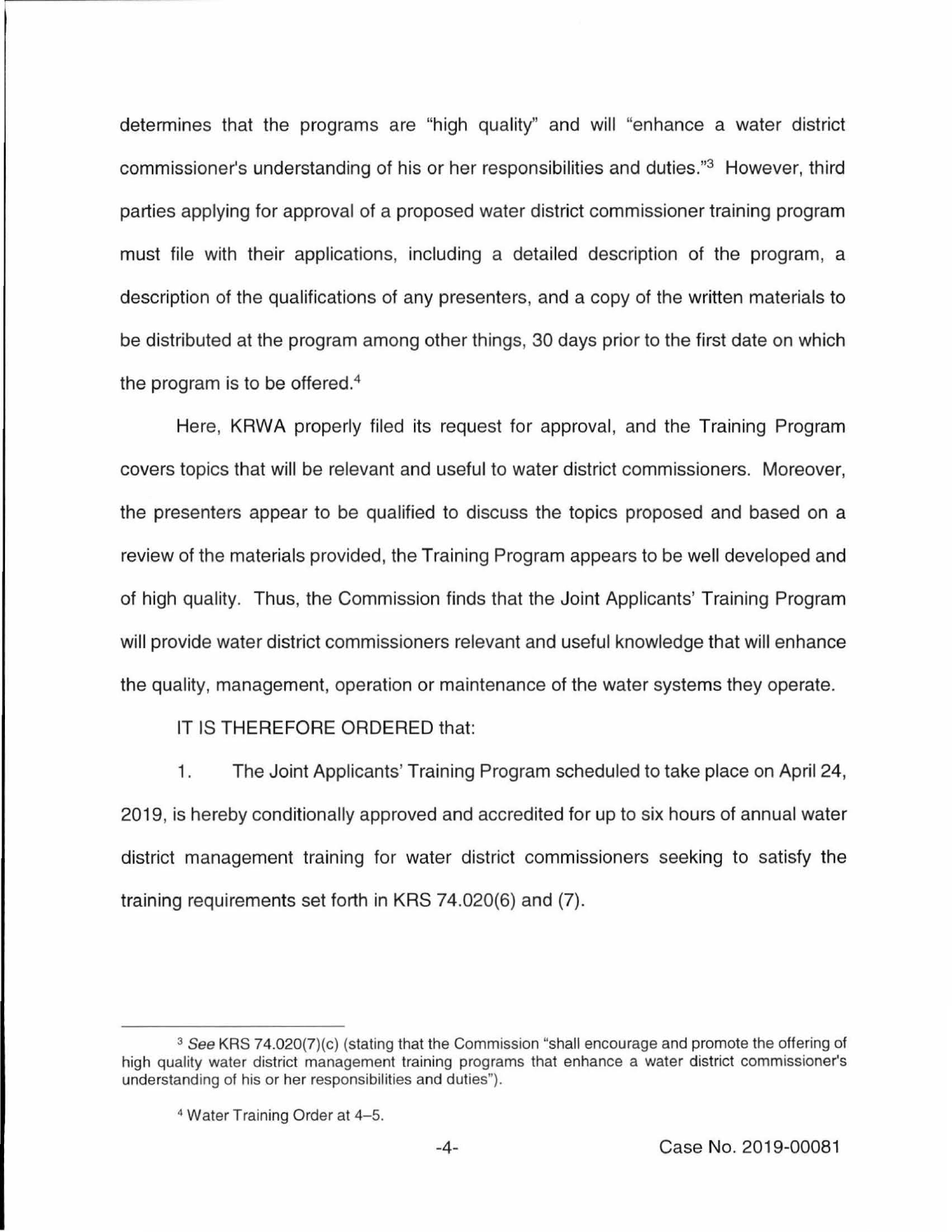2. The Joint Applicants' Training Program may not be used by water district commissioners seeking to satisfy any portion of the initial training requirement for water district commissioners required by KRS 74.020(8).

3. Joint Applicants shall retain a record of all water district commissioners attending the Training Program.

4. No later than 30 days after the scheduled training program, Joint Applicants shall file with the Commission:

a. A sworn statement attesting that the accredited instruction was performed, including a statement that the materials regarding each session were distributed as required by the Commission herein;

b. A description of any changes in the presenters or purposed curriculum that occurred after the application;

c. The name of each attending water district commissioner, his or her water district, and the number of hours that he or she attended; and

d. A copy of any written material given to water district commissioners attending the sessions that was not previously provided to the Commission.

5. Upon receipt of the materials identified in paragraph no. 4 and provided there are no material changes to the program, the Commission shall issue a final order approving and accrediting the Training Program.

6. Joint Applicants shall permit a representative of the Commission to attend the Training Program at the Commission's discretion, without charge, to assess compliance with this Order or the quality of instruction or for any other purpose deemed necessary by the Commission.

-5- Case No. 2019-00081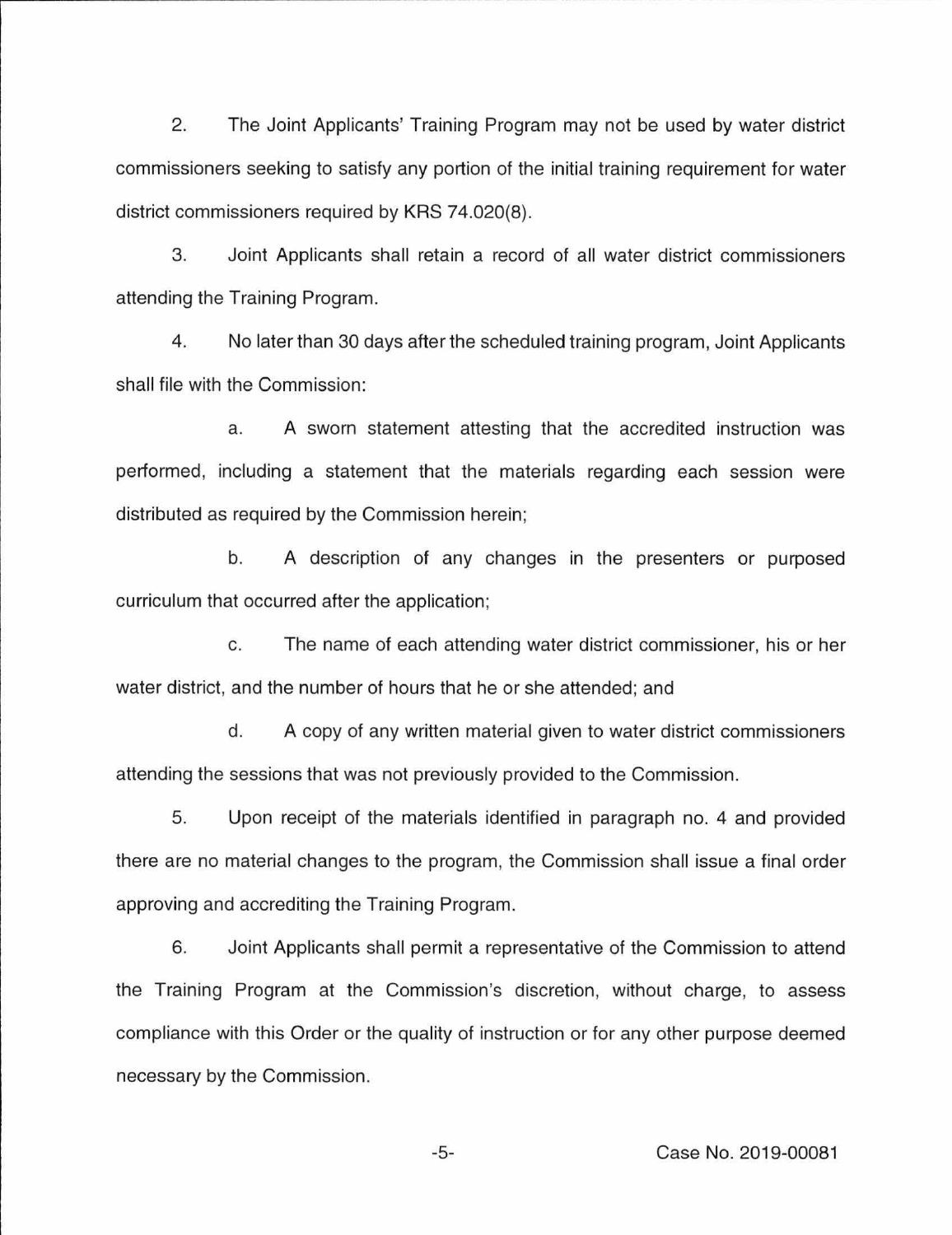By the Commission

**ENTERED MAR 2 7 2019**  KENTUCKY PUBLIC SERVICE COMMISSION

**ATTEST:** 

Quen R. Punso

Case No. 2019-00081